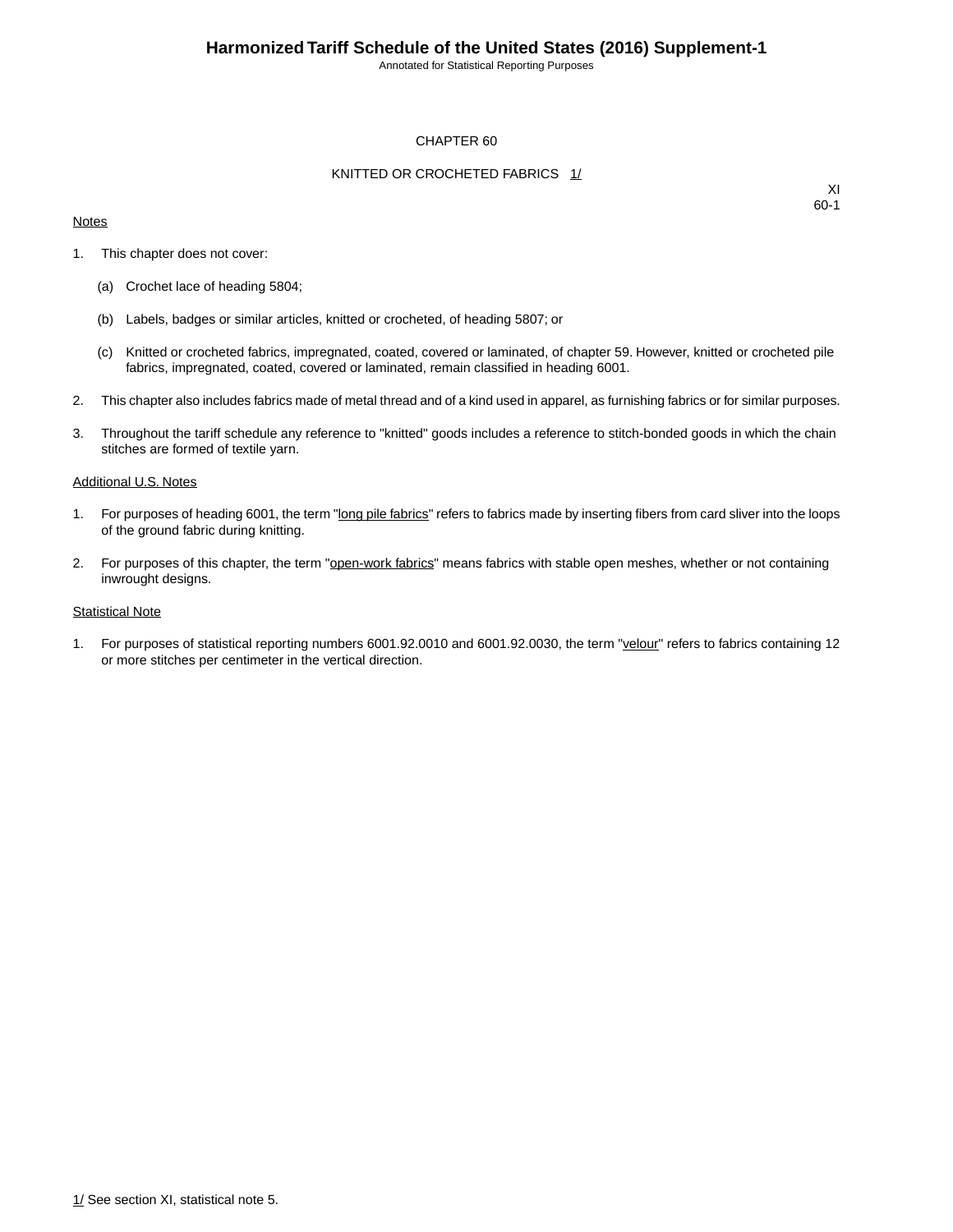Annotated for Statistical Reporting Purposes

| 60-2                     |             |                                                                                         |                |         |                                                                                            |                |
|--------------------------|-------------|-----------------------------------------------------------------------------------------|----------------|---------|--------------------------------------------------------------------------------------------|----------------|
| Heading/                 | Stat.       |                                                                                         | Unit           |         | Rates of Duty                                                                              |                |
| Subheading               | Suf-<br>fix | Article Description                                                                     | of<br>Quantity | General | 1<br>Special                                                                               | $\overline{2}$ |
| 6001                     |             | Pile fabrics, including "long pile" fabrics and terry fabrics,<br>knitted or crocheted: |                |         |                                                                                            |                |
| 6001.10<br>6001.10.20 00 |             | "Long pile" fabrics:                                                                    | $m2$ .<br>kg   | 17.2%   | Free (AU, BH, CA,<br>CL, CO, IL, JO,<br>KR, MA, MX, OM,<br>P, PA, PE, SG)                  | 79.5%          |
| 6001.10.60 00            |             |                                                                                         | $m2$ .<br>kg   | 9%      | Free (AU, BH, CA,<br>CL, CO, E <sup>*</sup> , IL, JO,<br>KR, MA, MX, OM,<br>P, PA, PE, SG) | 40%            |
| 6001.21.00 00            |             | Looped pile fabrics:                                                                    | $m2$ .<br>kg   | 9.8%    | Free (AU, BH, CA,<br>CL, CO, IL, JO,<br>KR, MA, MX, OM,<br>P, PA, PE, SG)                  | 40%            |
| 6001.22.00 00            |             |                                                                                         | $m2$<br>kg     | 17.2%   | Free (AU, BH, CA,<br>CL, CO, IL, JO,<br>KR, MA, MX, OM,<br>P, PA, PE, SG)                  | 79.5%          |
| 6001.29.00 00            |             |                                                                                         |                |         | Free (AU, BH, CA,<br>CL, CO, E <sup>*</sup> , IL, JO,<br>KR, MA, MX, OM,<br>P, PA, PE, SG) | 61.5%          |
|                          |             |                                                                                         |                |         |                                                                                            |                |
|                          |             |                                                                                         |                |         |                                                                                            |                |
|                          |             |                                                                                         |                |         |                                                                                            |                |
|                          |             |                                                                                         |                |         |                                                                                            |                |
|                          |             |                                                                                         |                |         |                                                                                            |                |
|                          |             |                                                                                         |                |         |                                                                                            |                |
|                          |             |                                                                                         |                |         |                                                                                            |                |
|                          |             |                                                                                         |                |         |                                                                                            |                |
|                          |             |                                                                                         |                |         |                                                                                            |                |

XI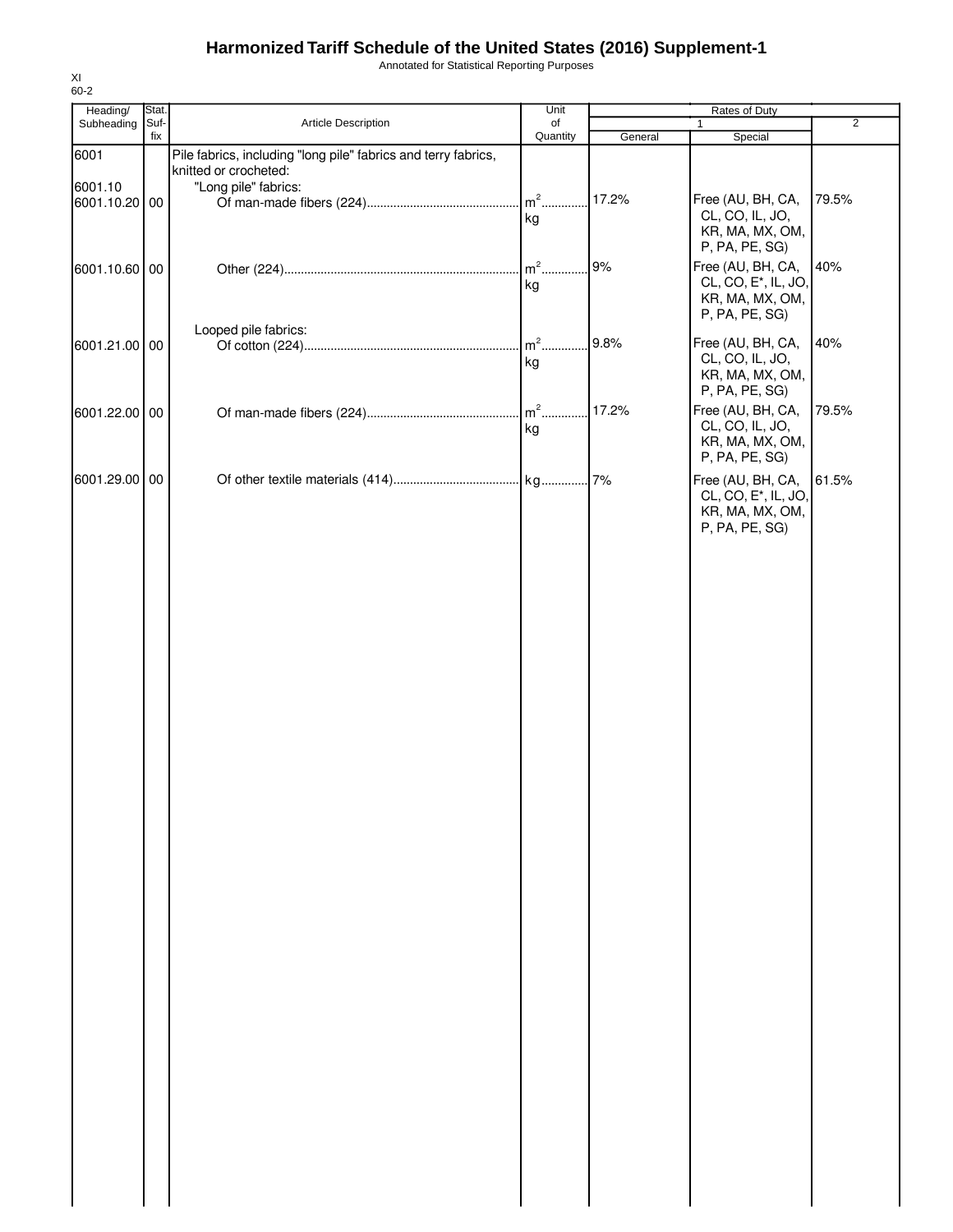Annotated for Statistical Reporting Purposes

| Heading/      | Stat.       |                                                                                                | Unit                 |         | Rates of Duty                                                                                                |                |
|---------------|-------------|------------------------------------------------------------------------------------------------|----------------------|---------|--------------------------------------------------------------------------------------------------------------|----------------|
| Subheading    | Suf-<br>fix | <b>Article Description</b>                                                                     | of<br>Quantity       | General | Special                                                                                                      | $\overline{2}$ |
| 6001 (con.)   |             | Pile fabrics, including "long pile" fabrics and terry fabrics,<br>knitted or crocheted: (con.) |                      |         |                                                                                                              |                |
| 6001.91.00    |             | Other:                                                                                         |                      | 18.5%   | Free (AU, BH, CA,<br>CL, CO, IL, JO,<br>KR, MA, MX, OM,                                                      | 70%            |
|               | 10          | Over 271 grams per square meter (224) m <sup>2</sup>                                           | kg                   |         | P, PA, PE, SG)                                                                                               |                |
|               | 20          |                                                                                                | kg                   |         |                                                                                                              |                |
| 6001.92.00    |             |                                                                                                |                      | 17.2%   | Free (AU, BH, CA,<br>CL, CO, IL, JO,<br>KR, MA, MX, OM,<br>P, PA, PE, SG)                                    | 79.5%          |
|               | 10          | Over 271 grams per square meter:                                                               | m <sup>2</sup><br>kg |         |                                                                                                              |                |
|               | 20          |                                                                                                | $\rm{m}^2$<br>kg     |         |                                                                                                              |                |
|               | 30          | Other:                                                                                         | m <sup>2</sup>       |         |                                                                                                              |                |
|               | 40          |                                                                                                | kg                   |         |                                                                                                              |                |
| 6001.99       |             | Of other textile materials:                                                                    | kg                   |         |                                                                                                              |                |
| 6001.99.10 00 |             | Containing 85 percent or more by weight of silk or                                             | $m2$ .<br>kg         | 4%      | Free (AU, BH, CA,<br>CL, CO, E, IL, JO,<br>KR, MA, MX, OM,                                                   | 61.5%          |
| 6001.99.90 00 |             |                                                                                                | kg                   | 7%      | P, PA, PE, SG)<br>Free (AU, BH, CA,<br>CL, CO, E <sup>*</sup> , IL, JO,<br>KR, MA, MX, OM,<br>P, PA, PE, SG) | 61.5%          |
|               |             |                                                                                                |                      |         |                                                                                                              |                |
|               |             |                                                                                                |                      |         |                                                                                                              |                |
|               |             |                                                                                                |                      |         |                                                                                                              |                |
|               |             |                                                                                                |                      |         |                                                                                                              |                |
|               |             |                                                                                                |                      |         |                                                                                                              |                |
|               |             |                                                                                                |                      |         |                                                                                                              |                |
|               |             |                                                                                                |                      |         |                                                                                                              |                |
|               |             |                                                                                                |                      |         |                                                                                                              |                |
|               |             |                                                                                                |                      |         |                                                                                                              |                |
|               |             |                                                                                                |                      |         |                                                                                                              |                |
|               |             |                                                                                                |                      |         |                                                                                                              |                |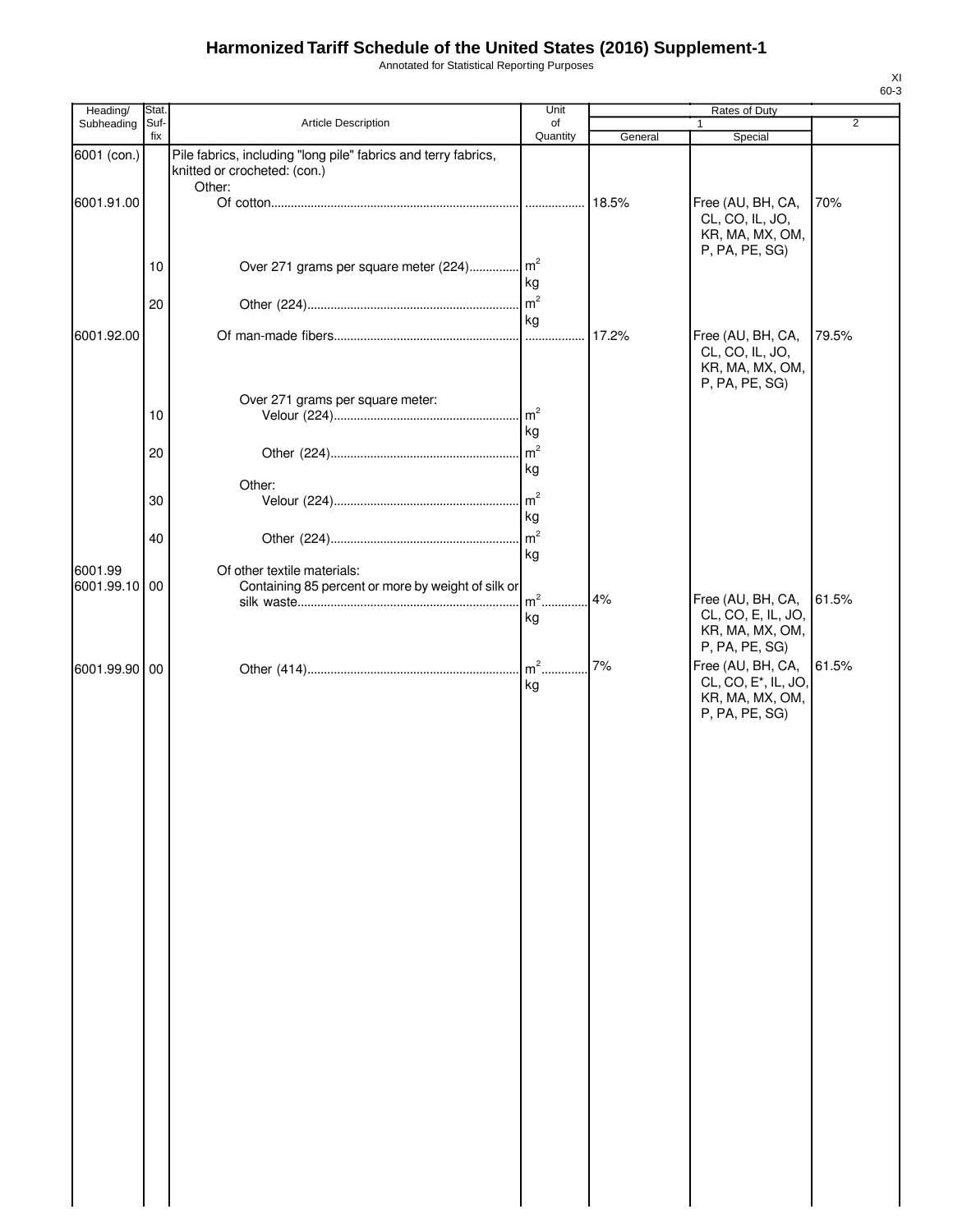Annotated for Statistical Reporting Purposes

| Heading/      | Stat. |                                                                                                                               | Unit     |         | Rates of Duty                                                                                     |                |
|---------------|-------|-------------------------------------------------------------------------------------------------------------------------------|----------|---------|---------------------------------------------------------------------------------------------------|----------------|
| Subheading    | Suf-  | Article Description                                                                                                           | of       |         | 1                                                                                                 | $\overline{2}$ |
| 6002          | fix   | Knitted or crocheted fabrics of a width not exceeding 30 cm,<br>containing by weight 5 percent or more of elastomeric yarn or | Quantity | General | Special                                                                                           |                |
| 6002.40       |       | rubber thread, other than those of heading 6001:<br>Containing by weight 5 percent or more of elastomeric yarn                |          |         |                                                                                                   |                |
| 6002.40.40 00 |       | but not containing rubber thread:                                                                                             |          |         | Free (AU, BH, CA,<br>CL, CO, IL, JO,<br>KR, MA, MX, OM,<br>P, PA, PE, SG)                         | 35%            |
| 6002.40.80    |       |                                                                                                                               |          | 8%      | Free (AU, BH, CA,<br>CL, CO, E <sup>*</sup> , IL, JO,<br>MA, MX, OM, P,<br>PA, PE, SG)<br>4% (KR) | 90%            |
|               | 20    |                                                                                                                               |          |         |                                                                                                   |                |
| 6002.90       | 80    | Other:                                                                                                                        |          |         |                                                                                                   |                |
| 6002.90.40 00 |       |                                                                                                                               |          | .8.8%   | Free (AU, BH, CA,<br>CL, CO, IL, JO,<br>KR, MA, MX, OM,<br>P, PA, PE, SG)                         | 35%            |
| 6002.90.80    |       |                                                                                                                               |          | 8%      | Free (AU, BH, CA,<br>CL, CO, E <sup>*</sup> , IL, JO,<br>KR, MA, MX, OM,<br>P, PA, PE, SG)        | 90%            |
|               | 20    |                                                                                                                               |          |         |                                                                                                   |                |
|               | 80    |                                                                                                                               |          |         |                                                                                                   |                |
|               |       |                                                                                                                               |          |         |                                                                                                   |                |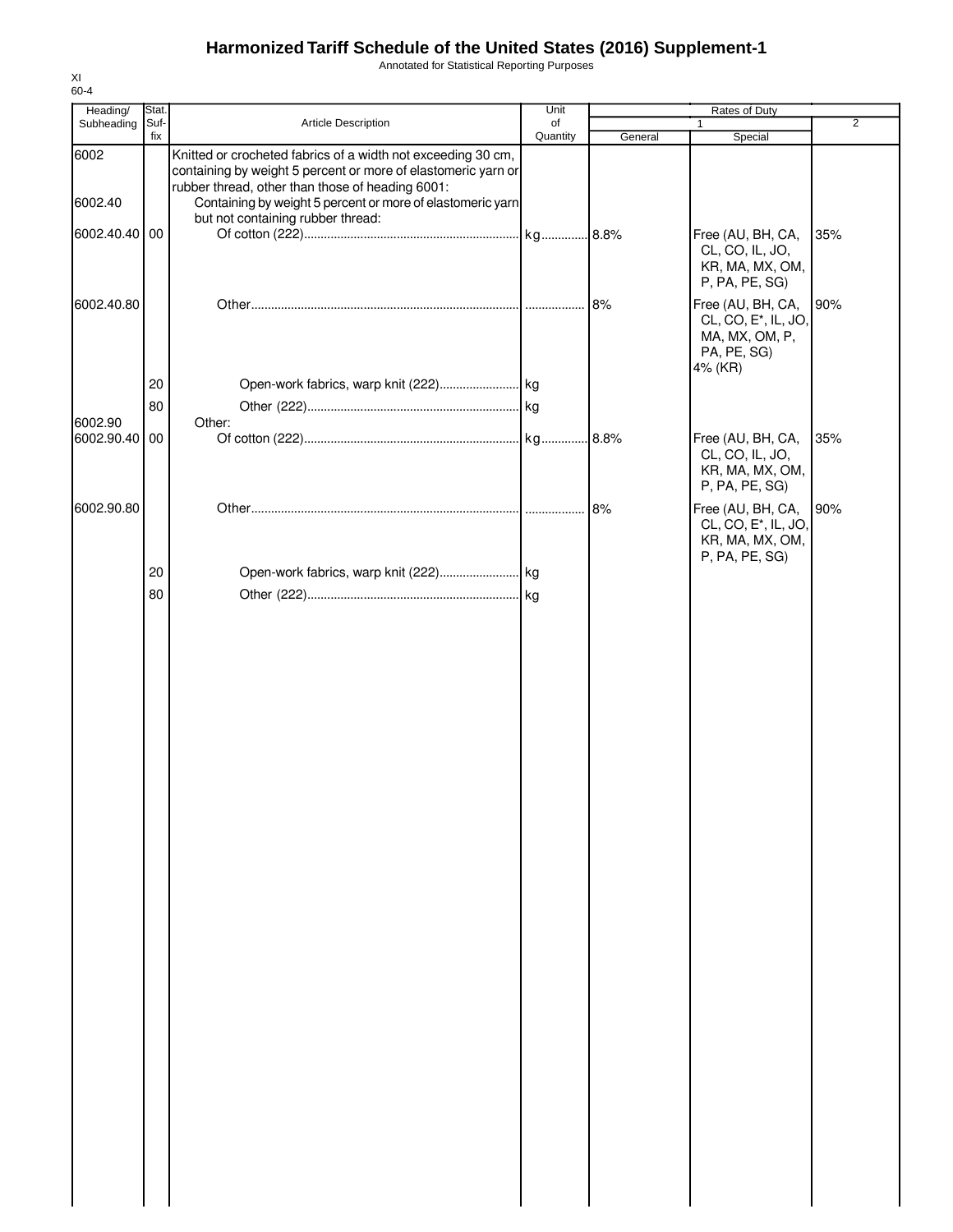Annotated for Statistical Reporting Purposes

| Heading/                 | Stat.       |                                                                                                           | Unit           |         | Rates of Duty                                                                               |     |
|--------------------------|-------------|-----------------------------------------------------------------------------------------------------------|----------------|---------|---------------------------------------------------------------------------------------------|-----|
| Subheading               | Suf-<br>fix | <b>Article Description</b>                                                                                | of<br>Quantity | General | Special                                                                                     | 2   |
| 6003                     |             | Knitted or crocheted fabrics of a width not exceeding 30 cm,<br>other than those of heading 6001 or 6002: |                |         |                                                                                             |     |
| 6003.10                  |             | Of wool or fine animal hair:                                                                              |                |         |                                                                                             |     |
| 6003.10.10 00            |             |                                                                                                           |                |         | Free (AU, BH, CA,<br>CL, CO, IL, JO,<br>KR, MA, MX, OM,<br>P, PA, PE, SG)                   | 90% |
| 6003.10.90 00            |             |                                                                                                           |                |         | Free (AU, BH, CA,<br>CL, CO, E <sup>*</sup> , IL, JO,<br>KR, MA, MX, OM,<br>P, PA, PE, SG)  | 59% |
| 6003.20<br>6003.20.10 00 |             | Of cotton:                                                                                                |                |         | Free (AU, BH, CA,<br>CL, CO, IL, JO,<br>KR, MA, MX, OM,<br>P, PA, PE, SG)                   | 90% |
| 6003.20.30 00            |             |                                                                                                           |                |         | Free (AU, BH, CA,<br>CL, CO, IL, JO,<br>KR, MA, MX, OM,<br>P, PA, PE, SG)                   | 35% |
| 6003.30<br>6003.30.10 00 |             | Of synthetic fibers:                                                                                      |                |         | Free (AU, BH, CA,<br>CL, CO, IL, JO,<br>KR, MA, MX, OM,                                     | 90% |
| 6003.30.60 00            |             |                                                                                                           |                |         | P, PA, PE, SG)<br>Free (AU, BH, CA,<br>CL, CO, IL, JO,<br>KR, MA, MX, OM,<br>P, PA, PE, SG) | 90% |
| 6003.40<br>6003.40.10 00 |             | Of artificial fibers:                                                                                     |                |         | Free (AU, BH, CA,<br>CL, CO, IL, JO,<br>KR, MA, MX, OM,<br>P, PA, PE, SG)                   | 90% |
| 6003.40.60 00            |             |                                                                                                           |                |         | Free (AU, BH, CA,<br>CL, CO, IL, JO,<br>KR, MA, MX, OM,<br>P, PA, PE, SG)                   | 90% |
| 6003.90                  |             | Other:                                                                                                    |                |         |                                                                                             |     |
| 6003.90.10 00            |             |                                                                                                           |                |         | Free (AU, BH, CA,<br>CL, CO, IL, JO,<br>KR, MA, MX, OM,<br>P, PA, PE, SG)                   | 90% |
| 6003.90.90 00            |             |                                                                                                           | kg             | .6.6%   | Free (AU, BH, CA,<br>CL, CO, E <sup>*</sup> , IL, JO,<br>KR, MA, MX, OM,<br>P, PA, PE, SG)  | 59% |
|                          |             |                                                                                                           |                |         |                                                                                             |     |
|                          |             |                                                                                                           |                |         |                                                                                             |     |
|                          |             |                                                                                                           |                |         |                                                                                             |     |
|                          |             |                                                                                                           |                |         |                                                                                             |     |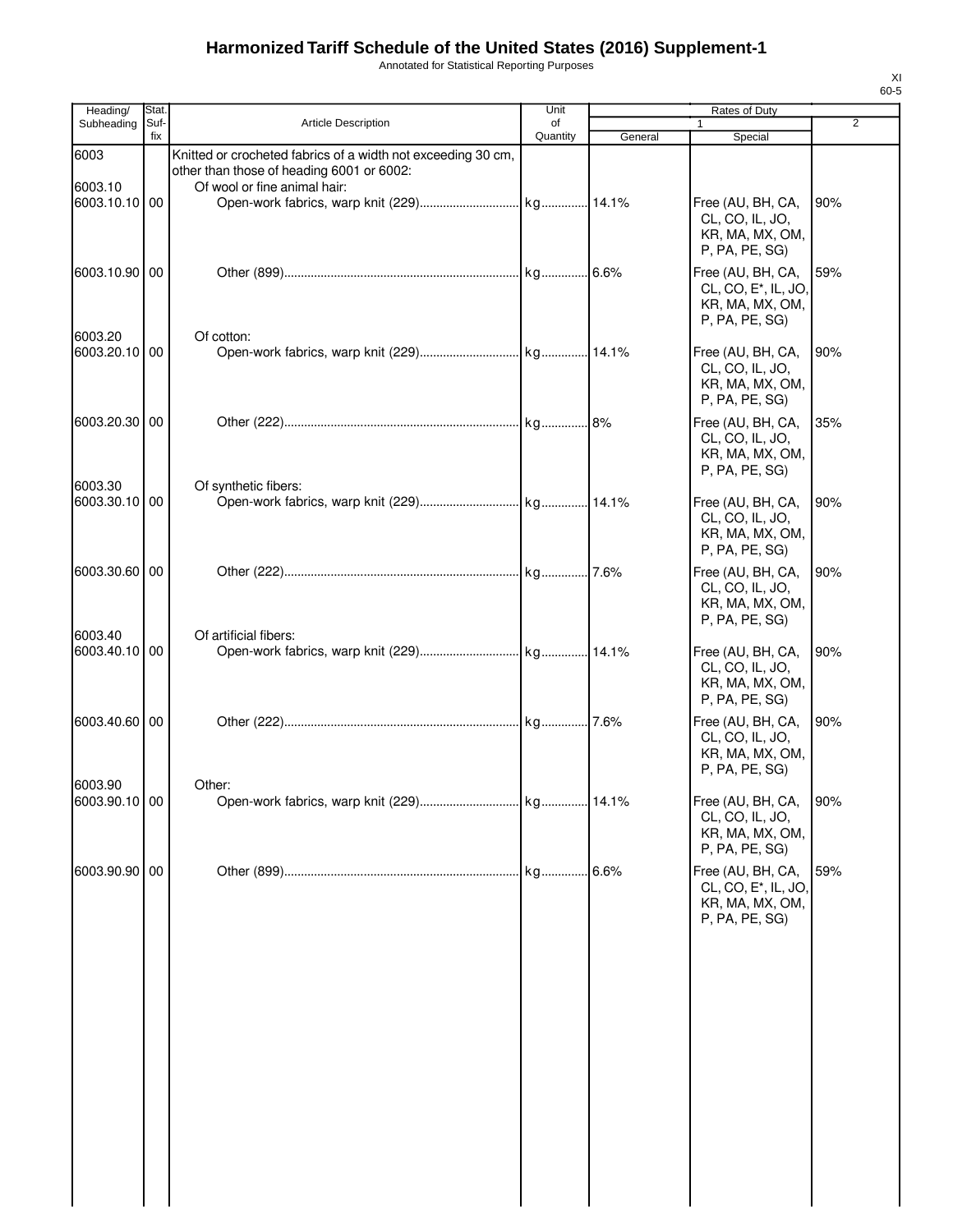Annotated for Statistical Reporting Purposes

| Heading/              | <b>Stat</b>          |                                                                                                                                                                                                                                             | Unit           |         | Rates of Duty                                                                                                                         |                |
|-----------------------|----------------------|---------------------------------------------------------------------------------------------------------------------------------------------------------------------------------------------------------------------------------------------|----------------|---------|---------------------------------------------------------------------------------------------------------------------------------------|----------------|
| Subheading            | Suf-<br>fix          | <b>Article Description</b>                                                                                                                                                                                                                  | of<br>Quantity | General | 1<br>Special                                                                                                                          | $\overline{2}$ |
| 6004<br>6004.10.00    |                      | Knitted or crocheted fabrics of a width exceeding 30 cm,<br>containing by weight 5 percent or more of elastomeric yarn or<br>rubber thread, other than those of heading 6001:<br>Containing by weight 5 percent or more of elastomeric yarn |                |         | Free (AU, BH, CA,<br>CL, CO, E <sup>*</sup> , IL, JO,<br>MA, MX, OM, P,                                                               | 113.5%         |
| 6004.90<br>6004.90.20 | 10<br>25<br>85       | Warp knit:<br>Other:                                                                                                                                                                                                                        |                |         | PA, PE, SG)<br>$6.1\%$ (KR)<br>Free (AU, BH, CA,<br>CL, CO, E <sup>*</sup> , IL, JO,<br>MA, MX, OM, P,<br>PA, PE, SG)<br>$6.1\%$ (KR) | 113.5%         |
| 6004.90.90            | 10<br>25<br>85<br>00 | Warp knit:                                                                                                                                                                                                                                  |                |         | Free (AU, BH, CA,<br>CL, CO, E <sup>*</sup> , IL, JO,<br>KR, MA, MX, OM,<br>P, PA, PE, SG)                                            | 60%            |
| 6005                  |                      | Warp knit fabrics (including those made on galloon knitting<br>machines), other than those of headings 6001 to 6004:<br>Of cotton:                                                                                                          |                |         |                                                                                                                                       |                |
| 6005.21.00 00         |                      |                                                                                                                                                                                                                                             |                |         | Free (AU, BH, CA,<br>CL, CO, IL, JO,<br>KR, MA, MX, OM,<br>P, PA, PE, SG)                                                             | 45%            |
| 6005.22.00 00         |                      |                                                                                                                                                                                                                                             |                |         | Free (AU, BH, CA,<br>CL, CO, IL, JO,<br>KR, MA, MX, OM,<br>P, PA, PE, SG)                                                             | 45%            |
| 6005.23.00 00         |                      |                                                                                                                                                                                                                                             |                |         | Free (AU, BH, CA, 145%<br>CL, CO, IL, JO,<br>KR, MA, MX, OM,<br>P, PA, PE, SG)                                                        |                |
| 6005.24.00 00         |                      |                                                                                                                                                                                                                                             |                |         | Free (AU, BH, CA,<br>CL, CO, IL, JO,<br>KR, MA, MX, OM,<br>P, PA, PE, SG)                                                             | 45%            |
|                       |                      |                                                                                                                                                                                                                                             |                |         |                                                                                                                                       |                |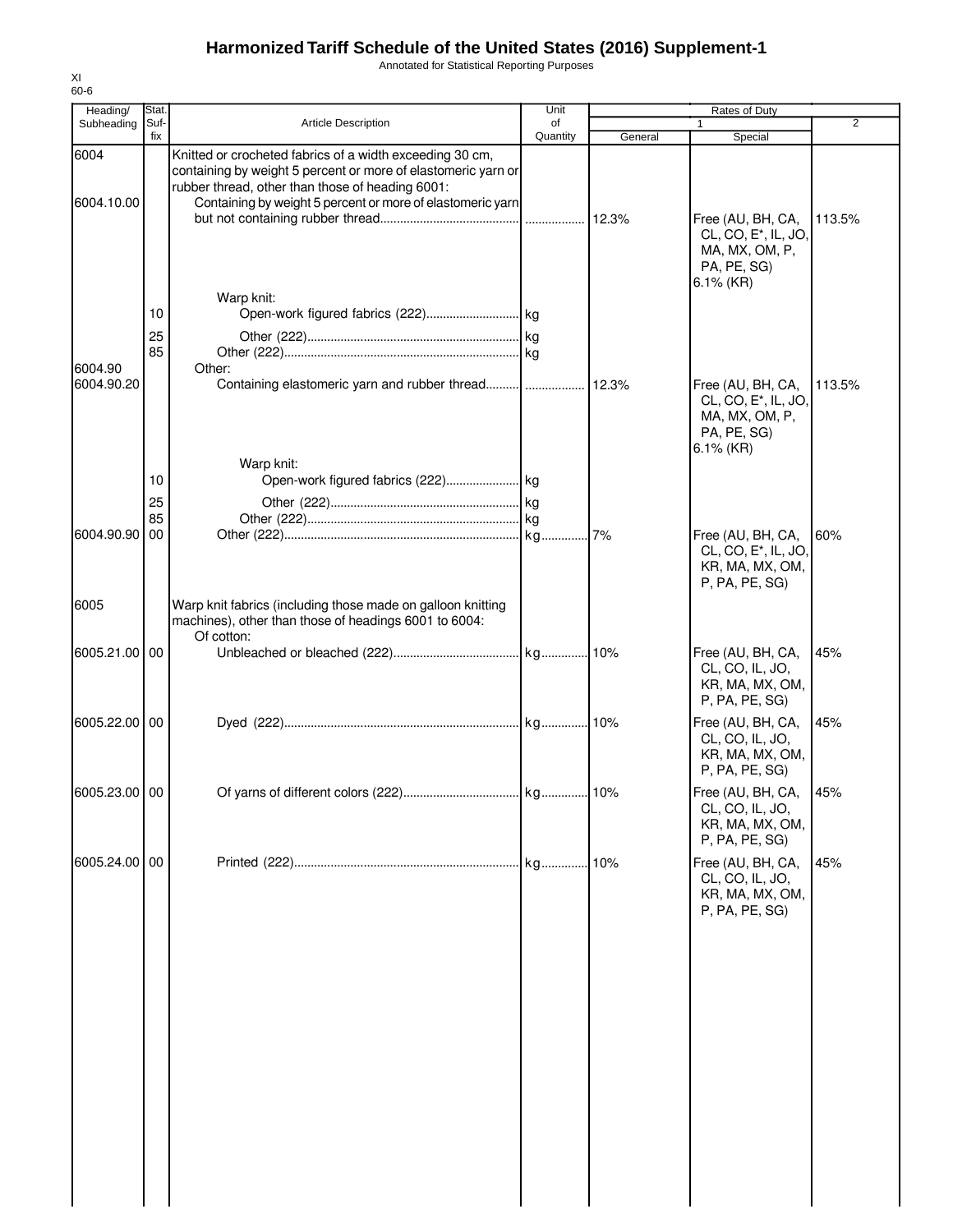Annotated for Statistical Reporting Purposes

| Heading/    | Stat.       |                                                                                                                                                     | Unit           |         | Rates of Duty                                                                    |                |
|-------------|-------------|-----------------------------------------------------------------------------------------------------------------------------------------------------|----------------|---------|----------------------------------------------------------------------------------|----------------|
| Subheading  | Suf-<br>fix | Article Description                                                                                                                                 | of<br>Quantity | General | Special                                                                          | $\overline{2}$ |
| 6005 (con.) |             | Warp knit fabrics (including those made on galloon knitting<br>machines), other than those of headings 6001 to 6004: (con.)<br>Of synthetic fibers: |                |         |                                                                                  |                |
| 6005.31.00  |             |                                                                                                                                                     |                | 10%     | Free (AU, BH, CA,<br>CL, CO, IL, JO,<br>KR, MA, MX, OM,<br>P, PA, PE, SG)        | 113.5%         |
|             | 10          | Other:                                                                                                                                              |                |         |                                                                                  |                |
|             | 20          |                                                                                                                                                     |                |         |                                                                                  |                |
| 6005.32.00  | 80          |                                                                                                                                                     |                | 10%     | Free (AU, BH, CA,<br>CL, CO, IL, JO,<br>KR, MA, MX, OM,<br>P, PA, PE, SG)        | 113.5%         |
|             | 10          | Other:                                                                                                                                              |                |         |                                                                                  |                |
|             | 20          |                                                                                                                                                     |                |         |                                                                                  |                |
| 6005.33.00  | 80          |                                                                                                                                                     |                | 10%     | Free (AU, BH, CA,<br>CL, CO, IL, JO,<br>MA, MX, OM, P,<br>PA, PE, SG)<br>5% (KR) | 113.5%         |
|             | 10          | Other:                                                                                                                                              |                |         |                                                                                  |                |
|             | 20          |                                                                                                                                                     |                |         |                                                                                  |                |
| 6005.34.00  | 80          |                                                                                                                                                     | .              | 10%     | Free (AU, BH, CA,<br>CL, CO, IL, JO,<br>MA, MX, OM, P,<br>PA, PE, SG)<br>5% (KR) | 113.5%         |
|             | 10          | Other:                                                                                                                                              |                |         |                                                                                  |                |
|             | 20          |                                                                                                                                                     |                |         |                                                                                  |                |
|             | 80          |                                                                                                                                                     |                |         |                                                                                  |                |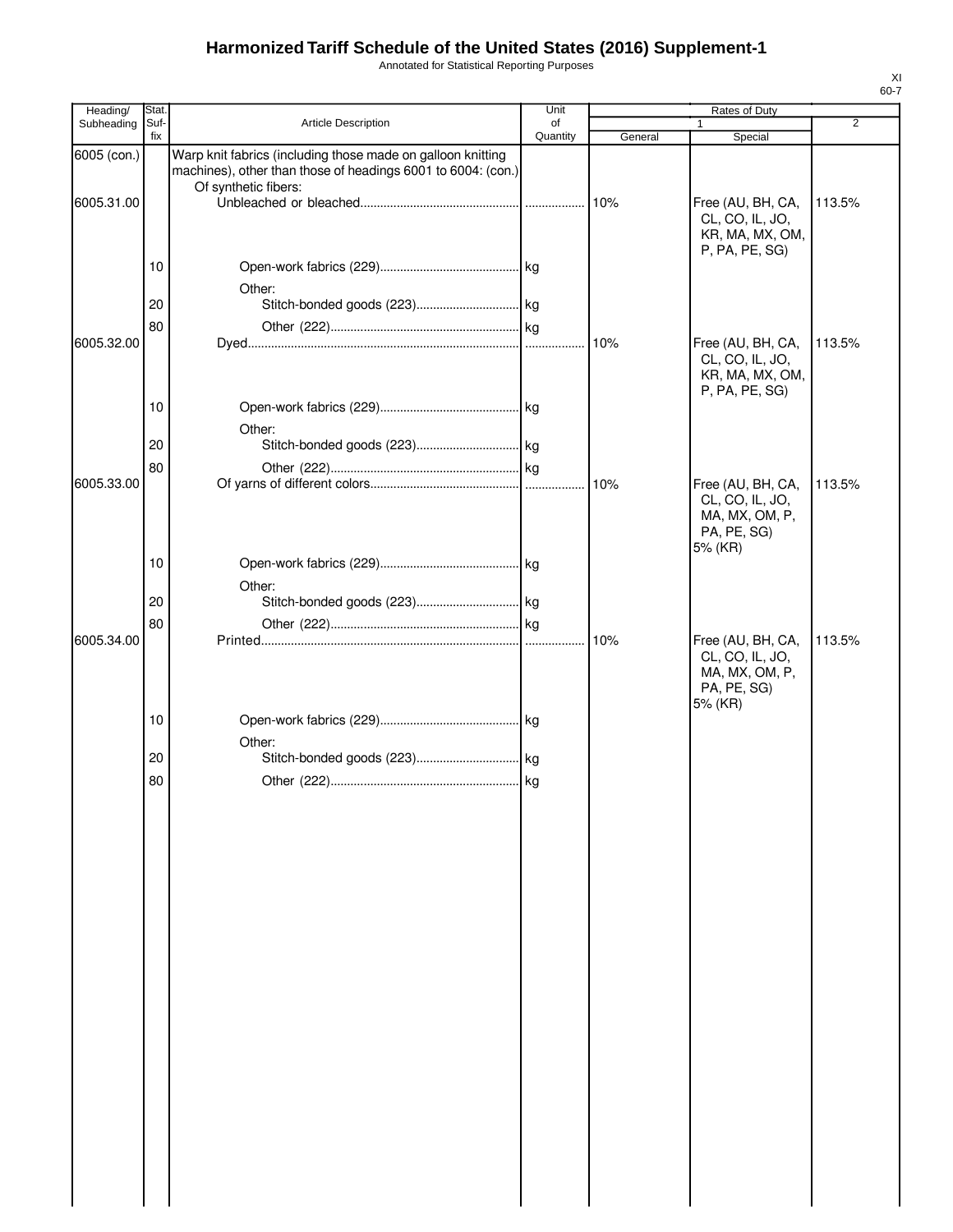Annotated for Statistical Reporting Purposes

| Heading/                 | Stat        |                                                                                                                             | Unit           |         | Rates of Duty                                                                    |                |
|--------------------------|-------------|-----------------------------------------------------------------------------------------------------------------------------|----------------|---------|----------------------------------------------------------------------------------|----------------|
| Subheading               | Suf-<br>fix | <b>Article Description</b>                                                                                                  | of<br>Quantity | General | $\mathbf{1}$<br>Special                                                          | $\overline{2}$ |
| 6005 (con.)              |             | Warp knit fabrics (including those made on galloon knitting<br>machines), other than those of headings 6001 to 6004: (con.) |                |         |                                                                                  |                |
| 6005.41.00               |             | Of artificial fibers:                                                                                                       |                | 10%     | Free (AU, BH, CA,<br>CL, CO, IL, JO,<br>KR, MA, MX, OM,                          | 113.5%         |
|                          | 10          | Other:                                                                                                                      |                |         | P, PA, PE, SG                                                                    |                |
|                          | 20          |                                                                                                                             |                |         |                                                                                  |                |
| 6005.42.00               | 80          |                                                                                                                             |                | 10%     | Free (AU, BH, CA,<br>CL, CO, IL, JO,<br>MA, MX, OM, P,<br>PA, PE, SG)<br>5% (KR) | 113.5%         |
|                          | 10          | Other:                                                                                                                      |                |         |                                                                                  |                |
|                          | 20          |                                                                                                                             |                |         |                                                                                  |                |
| 6005.43.00               | 80          |                                                                                                                             |                | 10%     | Free (AU, BH, CA,<br>CL, CO, IL, JO,<br>KR, MA, MX, OM,                          | 113.5%         |
|                          | 10          | Other:                                                                                                                      |                |         | P, PA, PE, SG)                                                                   |                |
|                          | 20          |                                                                                                                             |                |         |                                                                                  |                |
| 6005.44.00               | 80          |                                                                                                                             |                | 10%     | Free (AU, BH, CA,<br>CL, CO, IL, JO,<br>KR, MA, MX, OM,<br>P, PA, PE, SG)        | 113.5%         |
|                          | 10          | Other:                                                                                                                      |                |         |                                                                                  |                |
|                          | 20          |                                                                                                                             |                |         |                                                                                  |                |
|                          | 80          |                                                                                                                             |                |         |                                                                                  |                |
| 6005.90<br>6005.90.10 00 |             | Other:                                                                                                                      |                |         | Free (AU, BH, CA,<br>CL, CO, IL, JO,<br>KR, MA, MX, OM,<br>P, PA, PE, SG)        | 65.5%          |
| 6005.90.90 00            |             |                                                                                                                             |                | 10%     | Free (AU, BH, CA,<br>CL, CO, E*, IL, JO,<br>KR, MA, MX, OM,<br>P, PA, PE, SG)    | 45%            |
|                          |             |                                                                                                                             |                |         |                                                                                  |                |
|                          |             |                                                                                                                             |                |         |                                                                                  |                |
|                          |             |                                                                                                                             |                |         |                                                                                  |                |
|                          |             |                                                                                                                             |                |         |                                                                                  |                |
|                          |             |                                                                                                                             |                |         |                                                                                  |                |
|                          |             |                                                                                                                             |                |         |                                                                                  |                |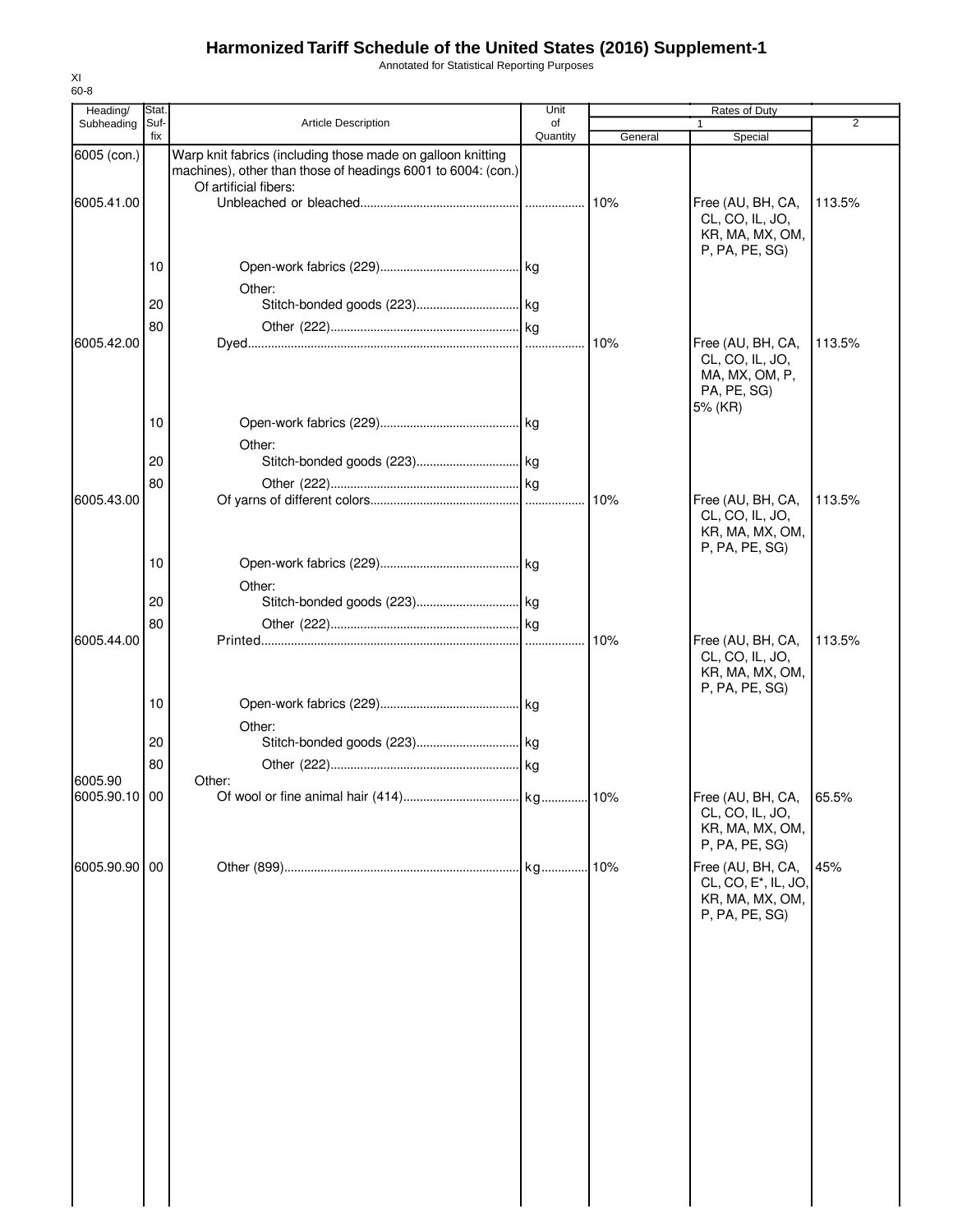Annotated for Statistical Reporting Purposes

| Heading/ Stat.<br>Subheading Suf- |                          |                                     | Unit           |         | Rates of Duty                                        |                |
|-----------------------------------|--------------------------|-------------------------------------|----------------|---------|------------------------------------------------------|----------------|
|                                   |                          | Article Description                 | of<br>Quantity |         | $\overline{1}$                                       | $\overline{2}$ |
|                                   | $\operatorname{\sf fix}$ |                                     |                | General | Special                                              |                |
| 6006                              |                          | Other knitted or crocheted fabrics: |                |         |                                                      |                |
| 6006.10.00 00                     |                          |                                     |                |         | Free (AU, BH, CA,                                    | 65.5%          |
|                                   |                          |                                     |                |         | CL, CO, IL, JO,<br>KR, MA, MX, OM,<br>P, PA, PE, SG) |                |
|                                   |                          |                                     |                |         |                                                      |                |
|                                   |                          |                                     |                |         |                                                      |                |
|                                   |                          |                                     |                |         |                                                      |                |
|                                   |                          |                                     |                |         |                                                      |                |
|                                   |                          |                                     |                |         |                                                      |                |
|                                   |                          |                                     |                |         |                                                      |                |
|                                   |                          |                                     |                |         |                                                      |                |
|                                   |                          |                                     |                |         |                                                      |                |
|                                   |                          |                                     |                |         |                                                      |                |
|                                   |                          |                                     |                |         |                                                      |                |
|                                   |                          |                                     |                |         |                                                      |                |
|                                   |                          |                                     |                |         |                                                      |                |
|                                   |                          |                                     |                |         |                                                      |                |
|                                   |                          |                                     |                |         |                                                      |                |
|                                   |                          |                                     |                |         |                                                      |                |
|                                   |                          |                                     |                |         |                                                      |                |
|                                   |                          |                                     |                |         |                                                      |                |
|                                   |                          |                                     |                |         |                                                      |                |
|                                   |                          |                                     |                |         |                                                      |                |
|                                   |                          |                                     |                |         |                                                      |                |
|                                   |                          |                                     |                |         |                                                      |                |
|                                   |                          |                                     |                |         |                                                      |                |
|                                   |                          |                                     |                |         |                                                      |                |
|                                   |                          |                                     |                |         |                                                      |                |
|                                   |                          |                                     |                |         |                                                      |                |
|                                   |                          |                                     |                |         |                                                      |                |
|                                   |                          |                                     |                |         |                                                      |                |
|                                   |                          |                                     |                |         |                                                      |                |
|                                   |                          |                                     |                |         |                                                      |                |
|                                   |                          |                                     |                |         |                                                      |                |
|                                   |                          |                                     |                |         |                                                      |                |
|                                   |                          |                                     |                |         |                                                      |                |
|                                   |                          |                                     |                |         |                                                      |                |
|                                   |                          |                                     |                |         |                                                      |                |
|                                   |                          |                                     |                |         |                                                      |                |
|                                   |                          |                                     |                |         |                                                      |                |
|                                   |                          |                                     |                |         |                                                      |                |
|                                   |                          |                                     |                |         |                                                      |                |
|                                   |                          |                                     |                |         |                                                      |                |
|                                   |                          |                                     |                |         |                                                      |                |
|                                   |                          |                                     |                |         |                                                      |                |
|                                   |                          |                                     |                |         |                                                      |                |
|                                   |                          |                                     |                |         |                                                      |                |
|                                   |                          |                                     |                |         |                                                      |                |
|                                   |                          |                                     |                |         |                                                      |                |
|                                   |                          |                                     |                |         |                                                      |                |
|                                   |                          |                                     |                |         |                                                      |                |
|                                   |                          |                                     |                |         |                                                      |                |
|                                   |                          |                                     |                |         |                                                      |                |
|                                   |                          |                                     |                |         |                                                      |                |
|                                   |                          |                                     |                |         |                                                      |                |
|                                   |                          |                                     |                |         |                                                      |                |
|                                   |                          |                                     |                |         |                                                      |                |
|                                   |                          |                                     |                |         |                                                      |                |
|                                   |                          |                                     |                |         |                                                      |                |
|                                   |                          |                                     |                |         |                                                      |                |
|                                   |                          |                                     |                |         |                                                      |                |
|                                   |                          |                                     |                |         |                                                      |                |
|                                   |                          |                                     |                |         |                                                      |                |
|                                   |                          |                                     |                |         |                                                      |                |
|                                   |                          |                                     |                |         |                                                      |                |
|                                   |                          |                                     |                |         |                                                      |                |
|                                   |                          |                                     |                |         |                                                      |                |
|                                   |                          |                                     |                |         |                                                      |                |
|                                   |                          |                                     |                |         |                                                      |                |
|                                   |                          |                                     |                |         |                                                      |                |
|                                   |                          |                                     |                |         |                                                      |                |
|                                   |                          |                                     |                |         |                                                      |                |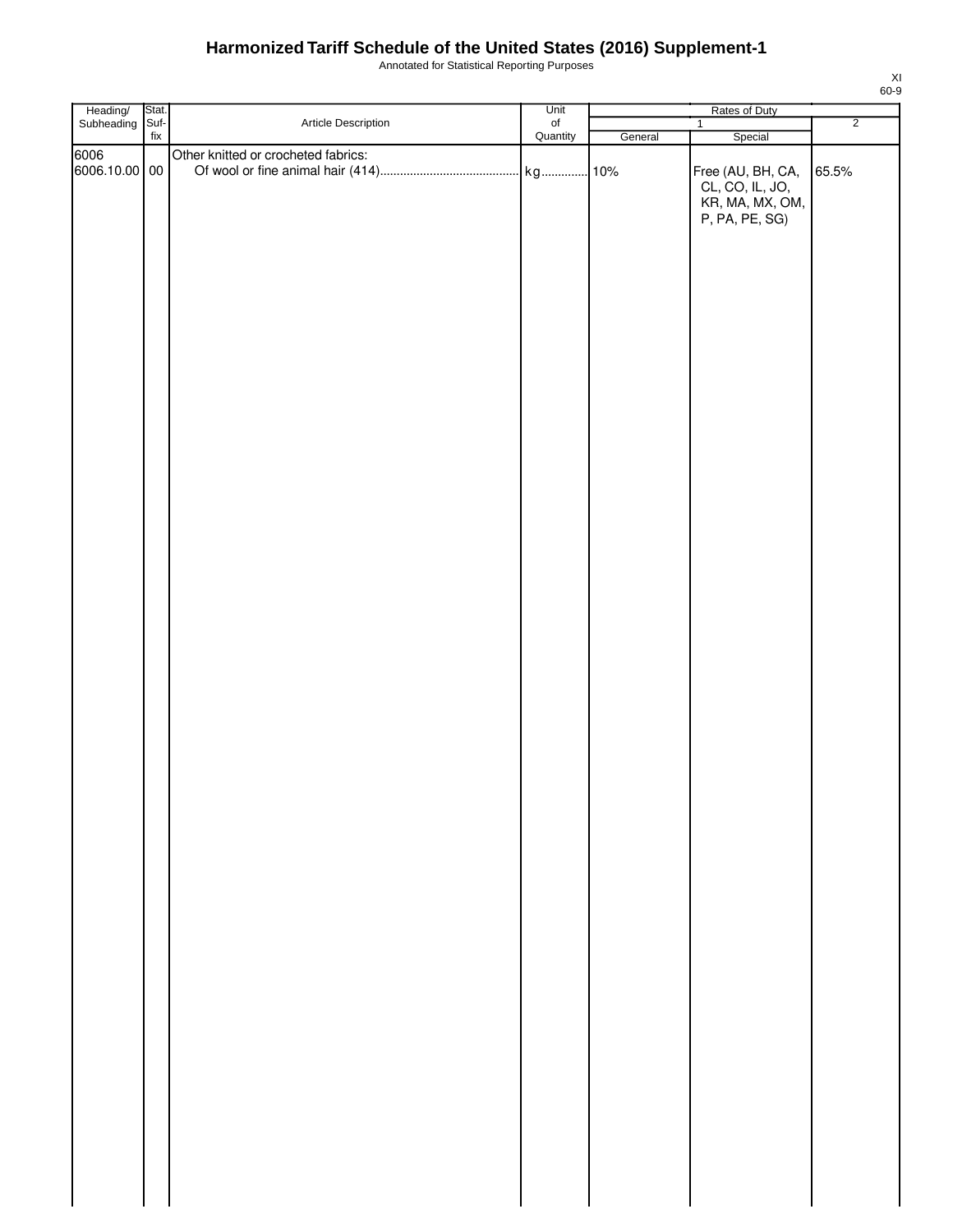Annotated for Statistical Reporting Purposes

| Heading/<br>Subheading | Stat.<br>Suf- | <b>Article Description</b>                                                                    | Unit<br>of |         | Rates of Duty                        | 2   |
|------------------------|---------------|-----------------------------------------------------------------------------------------------|------------|---------|--------------------------------------|-----|
|                        | fix           |                                                                                               | Quantity   | General | Special                              |     |
| 6006 (con.)            |               | Other knitted or crocheted fabrics: (con.)<br>Of cotton:                                      |            |         |                                      |     |
| 6006.21                |               | Unbleached or bleached:                                                                       |            |         |                                      |     |
| 6006.21.10 00          |               | Circular knit, wholly of cotton yarns exceeding                                               |            |         |                                      |     |
|                        |               |                                                                                               |            |         | Free (AU, BH, CA,                    | 45% |
|                        |               |                                                                                               |            |         | CL, CO, IL, JO,<br>KR, MA, MX, OM,   |     |
|                        |               |                                                                                               |            |         | P, PA, PE, SG)                       |     |
| 6006.21.90             |               |                                                                                               |            | 10%     | Free (AU, BH, CA,                    | 45% |
|                        |               |                                                                                               |            |         | CL, CO, IL, JO,                      |     |
|                        |               |                                                                                               |            |         | MA, MX, OM, P,                       |     |
|                        |               |                                                                                               |            |         | PA, PE, SG)<br>5% (KR)               |     |
|                        | 20            |                                                                                               |            |         |                                      |     |
|                        | 80            |                                                                                               |            |         |                                      |     |
| 6006.22                |               | Dyed:                                                                                         |            |         |                                      |     |
| 6006.22.10             | 00            | Circular knit, wholly of cotton yarns exceeding                                               |            |         |                                      |     |
|                        |               |                                                                                               |            |         | Free (AU, BH, CA,                    | 45% |
|                        |               |                                                                                               |            |         | CL, CO, IL, JO,<br>KR, MA, MX, OM,   |     |
|                        |               |                                                                                               |            |         | P, PA, PE, SG)                       |     |
| 6006.22.90             |               |                                                                                               |            | 10%     | Free (AU, BH, CA,                    | 45% |
|                        |               |                                                                                               |            |         | CL, CO, IL, JO,                      |     |
|                        |               |                                                                                               |            |         | MA, MX, OM, P,                       |     |
|                        |               |                                                                                               |            |         | PA, PE, SG)<br>5% (KR)               |     |
|                        | 20            |                                                                                               |            |         |                                      |     |
|                        | 80            |                                                                                               |            |         |                                      |     |
| 6006.23                |               | Of yarns of different colors:                                                                 |            |         |                                      |     |
| 6006.23.10 00          |               | Circular knit, wholly of cotton yarns exceeding                                               |            |         |                                      |     |
|                        |               |                                                                                               |            |         | Free (AU, BH, CA,<br>CL, CO, IL, JO, | 45% |
|                        |               |                                                                                               |            |         | KR, MA, MX, OM,                      |     |
|                        |               |                                                                                               |            |         | P, PA, PE, SG)                       |     |
| 6006.23.90             |               |                                                                                               |            | 10%     | Free (AU, BH, CA,                    | 45% |
|                        |               |                                                                                               |            |         | CL, CO, IL, JO,                      |     |
|                        |               |                                                                                               |            |         | MA, MX, OM, P,<br>PA, PE, SG)        |     |
|                        |               |                                                                                               |            |         | 5% (KR)                              |     |
|                        | 20            |                                                                                               |            |         |                                      |     |
|                        | 80            |                                                                                               |            |         |                                      |     |
| 6006.24                |               | Printed:                                                                                      |            |         |                                      |     |
| 6006.24.10 00          |               | Circular knit, wholly of cotton yarns exceeding<br>100 metric number per single yarn (222) kg |            | 10%     | Free (AU, BH, CA,                    | 45% |
|                        |               |                                                                                               |            |         | CL, CO, IL, JO,                      |     |
|                        |               |                                                                                               |            |         | KR, MA, MX, OM,                      |     |
|                        |               |                                                                                               |            |         | P, PA, PE, SG)                       |     |
| 6006.24.90             |               |                                                                                               |            | 10%     | Free (AU, BH, CA,                    | 45% |
|                        |               |                                                                                               |            |         | CL, CO, IL, JO,<br>KR, MA, MX, OM,   |     |
|                        |               |                                                                                               |            |         | P, PA, PE, SG)                       |     |
|                        | 20            |                                                                                               |            |         |                                      |     |
|                        | 80            |                                                                                               |            |         |                                      |     |
|                        |               |                                                                                               |            |         |                                      |     |
|                        |               |                                                                                               |            |         |                                      |     |
|                        |               |                                                                                               |            |         |                                      |     |
|                        |               |                                                                                               |            |         |                                      |     |
|                        |               |                                                                                               |            |         |                                      |     |
|                        |               |                                                                                               |            |         |                                      |     |
|                        |               |                                                                                               |            |         |                                      |     |
|                        |               |                                                                                               |            |         |                                      |     |
|                        |               |                                                                                               |            |         |                                      |     |

XI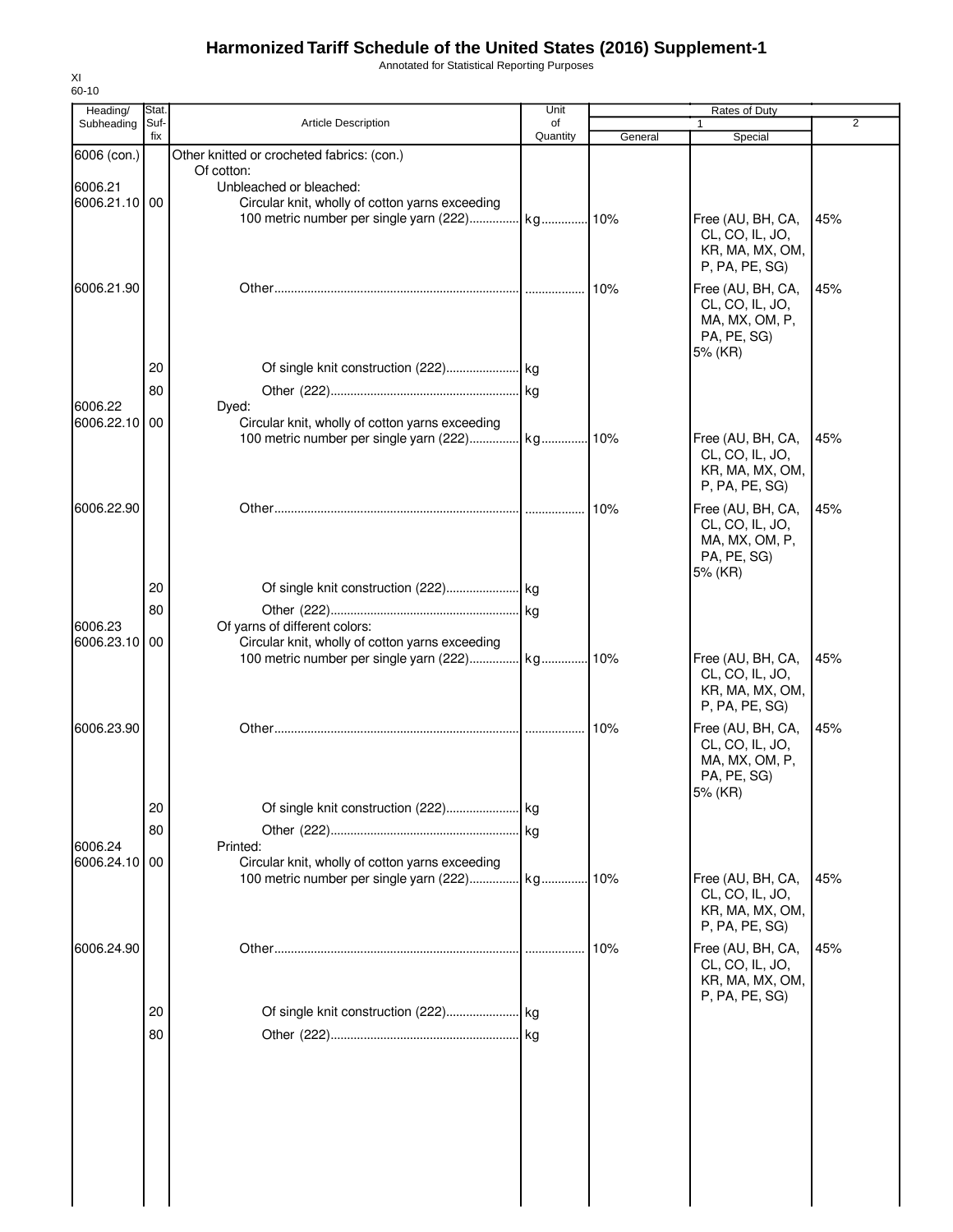Annotated for Statistical Reporting Purposes

| Heading/    | Stat |                                                                    | Unit     |         | Rates of Duty                 |        |
|-------------|------|--------------------------------------------------------------------|----------|---------|-------------------------------|--------|
| Subheading  | Suf- | <b>Article Description</b>                                         | of       |         | 1                             | 2      |
|             | fix  |                                                                    | Quantity | General | Special                       |        |
| 6006 (con.) |      | Other knitted or crocheted fabrics: (con.)<br>Of synthetic fibers: |          |         |                               |        |
| 6006.31.00  |      |                                                                    |          | 10%     | Free (AU, BH, CA,             | 113.5% |
|             |      |                                                                    |          |         | CL, CO, IL, JO,               |        |
|             |      |                                                                    |          |         | MA, MX, OM, P,                |        |
|             |      |                                                                    |          |         | PA, PE, SG)<br>5% (KR)        |        |
|             |      | Of double knit or interlock construction:                          |          |         |                               |        |
|             | 20   |                                                                    |          |         |                               |        |
|             | 40   |                                                                    |          |         |                               |        |
|             | 60   |                                                                    |          |         |                               |        |
|             | 80   |                                                                    |          |         |                               |        |
| 6006.32.00  |      |                                                                    |          |         | Free (AU, BH, CA,             | 113.5% |
|             |      |                                                                    |          |         | CL, CO, IL, JO,               |        |
|             |      |                                                                    |          |         | MA, MX, OM, P,                |        |
|             |      |                                                                    |          |         | PA, PE, SG)<br>5% (KR)        |        |
|             |      | Of double knit or interlock construction:                          |          |         |                               |        |
|             | 20   |                                                                    |          |         |                               |        |
|             | 40   |                                                                    |          |         |                               |        |
|             | 60   |                                                                    |          |         |                               |        |
|             | 80   |                                                                    |          |         |                               |        |
| 6006.33.00  |      |                                                                    |          |         | Free (AU, BH, CA,             | 113.5% |
|             |      |                                                                    |          |         | CL, CO, IL, JO,               |        |
|             |      |                                                                    |          |         | MA, MX, OM, P,                |        |
|             |      |                                                                    |          |         | PA, PE, SG)<br>5% (KR)        |        |
|             |      | Of double knit or interlock construction:                          |          |         |                               |        |
|             | 20   |                                                                    |          |         |                               |        |
|             | 40   |                                                                    |          |         |                               |        |
|             | 60   |                                                                    |          |         |                               |        |
|             | 80   |                                                                    |          |         |                               |        |
| 6006.34.00  |      |                                                                    |          | 10%     | Free (AU, BH, CA,             | 113.5% |
|             |      |                                                                    |          |         | CL, CO, IL, JO,               |        |
|             |      |                                                                    |          |         | MA, MX, OM, P,<br>PA, PE, SG) |        |
|             |      |                                                                    |          |         | 5% (KR)                       |        |
|             |      | Of double knit or interlock construction:                          |          |         |                               |        |
|             | 20   |                                                                    |          |         |                               |        |
|             | 40   |                                                                    |          |         |                               |        |
|             | 60   |                                                                    |          |         |                               |        |
|             | 80   |                                                                    |          |         |                               |        |
|             |      |                                                                    |          |         |                               |        |
|             |      |                                                                    |          |         |                               |        |
|             |      |                                                                    |          |         |                               |        |
|             |      |                                                                    |          |         |                               |        |
|             |      |                                                                    |          |         |                               |        |
|             |      |                                                                    |          |         |                               |        |
|             |      |                                                                    |          |         |                               |        |
|             |      |                                                                    |          |         |                               |        |
|             |      |                                                                    |          |         |                               |        |
|             |      |                                                                    |          |         |                               |        |
|             |      |                                                                    |          |         |                               |        |
|             |      |                                                                    |          |         |                               |        |
|             |      |                                                                    |          |         |                               |        |
|             |      |                                                                    |          |         |                               |        |
|             |      |                                                                    |          |         |                               |        |
|             |      |                                                                    |          |         |                               |        |
|             |      |                                                                    |          |         |                               |        |
|             |      |                                                                    |          |         |                               |        |